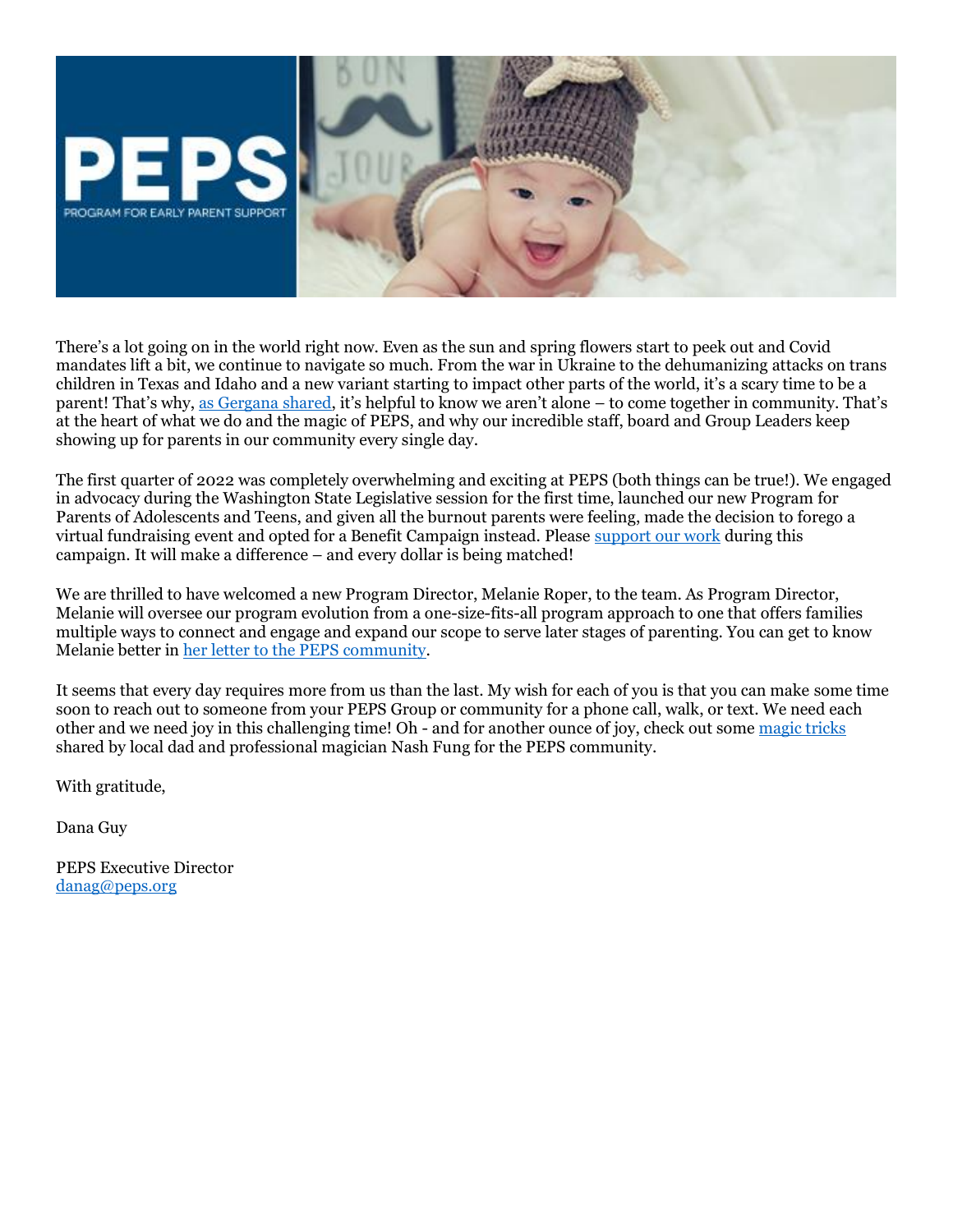# PEPS Updates

### Program Updates

Parents of Adolescents & Teens Program (PAT): Our newest permanent program for [Parents of Adolescents &](https://www.peps.org/programs/parents-of-adolescents-and-teens)  [Teens](https://www.peps.org/programs/parents-of-adolescents-and-teens) is off to a great start! This virtual program is open to solo parents and caregivers, couples, and co-parents with children aged 10 - 19 years living in our service region. The PAT curriculum was developed specifically for this community and covers topics ranging from adolescent mental health to the online world of adolescents. We have new groups starting throughout spring – don't hesitate, sign up today!

#### **[Register for PAT](https://www.peps.org/programs/parents-of-adolescents-and-teens)**

**Community Partners:** One of our community partner organizations, [Open Arms Perinatal Services,](https://www.openarmsps.org/) is getting ready to launch their second session of a Black Moms parent support group based on PEPS curriculum. The first group was a huge success! Facilitators reported that participants found connecting with other Black moms to be an incredibly healing and therapeutic experience. We are honored to work with incredible partner organizations that support their communities so well!

#### The Magic of PEPS: A Place to Say Raw Feelings Out Loud

When you support PEPS, you help create a safe space for parents to share their highs and lows - including feelings that might otherwise be kept inside.

**[Watch](https://www.youtube.com/watch?v=V9PTo5hJ3Js) the video** as new parents Rusna and Trevor candidly share their experience with postpartum anxiety. They credit their PEPS Group with helping them find community and healing.

PEPS can offer a caring space for families like Rusna and Trevor thanks to the support of our entire PEPS community. Please send your gift today. If received by March 31, it will be matched, dollar for dollar.

### Advocacy Update

The 2022 Washington State Legislative Session wrapped up earlier this month. We're thrilled to report that two PEPS priorities were funded in the final state budget! Both priorities will provide important support to new and growing families:

- Temporary Assistance for Needy Families households with children under three will receive extra cash assistance to pay for diapers and wipes beginning November 2023.
- Perinatal Support-WA's [Warm Line](https://perinatalsupport.org/warm-line/) will receive new funding in the coming years to expand parental peer mental health support. This funding will begin in July.

Governor Inslee signed SB 5838 (the diaper subsidy bill) into law last week. The budget bill that includes funding to expand the Warm Line and implement the diaper subsidy bill will be signed into law before April 2.

PEPS believes that our voices together can advocate for more equitable policies for new and expecting families. We hope you will join us as we continue our advocacy journey! Learn more about our advocacy priorities and outcomes [here.](https://www.peps.org/about/advocacy)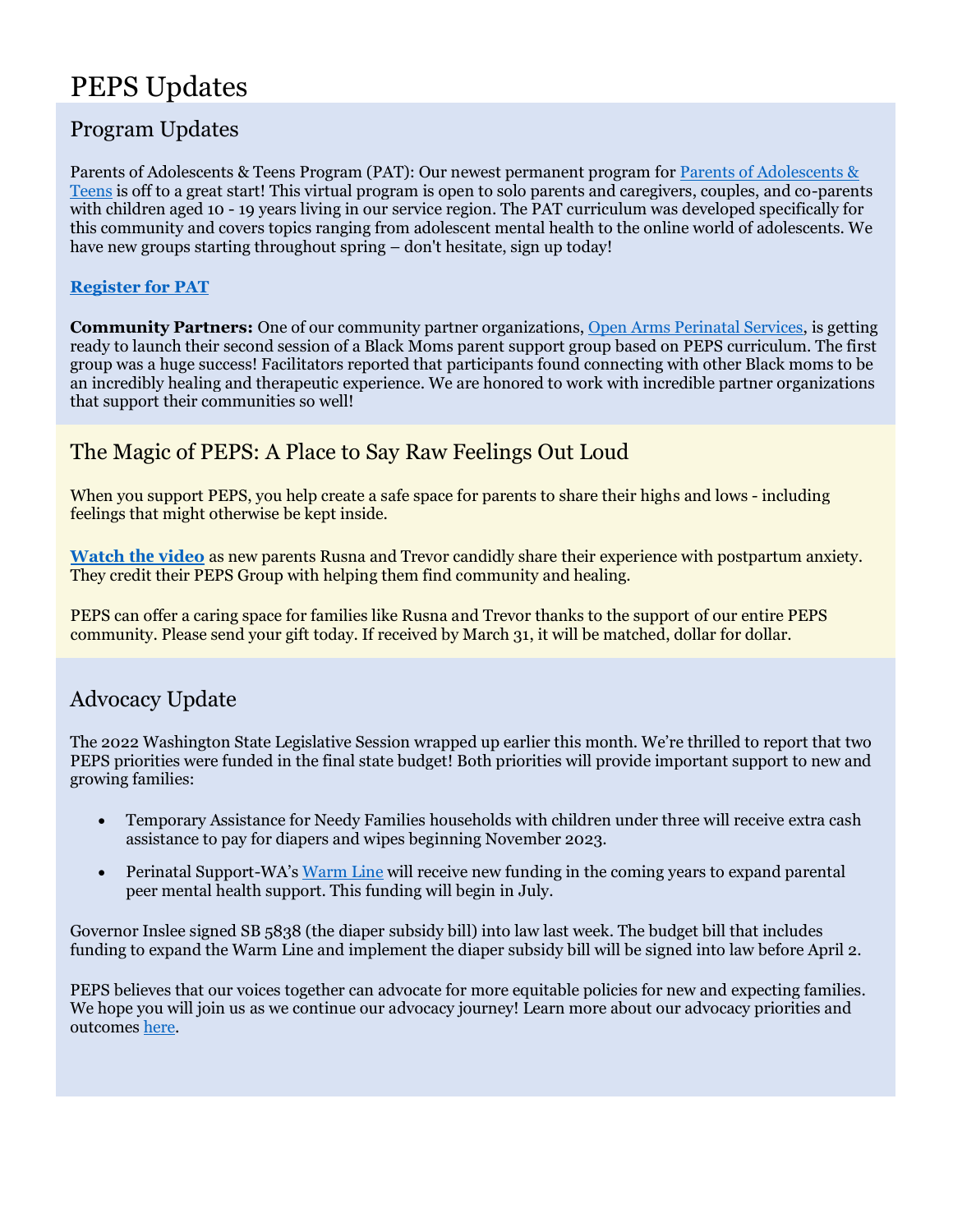## We're Hiring

PEPS is searching for passionate, thoughtful, multi-tasking and innovative fundraising professionals to join our Development team! We are seeking seasoned professionals who will bring strong organizational and communication skills as well as a commitment to Community-Centric Fundraising. The ideal candidates will promote a culture of philanthropy, teamwork, wellness, and inclusion. If you are passionate about parent support, connecting with the community, and juggling multiple projects in a strengths-based, learning organization, these roles might be a good fit for you!

#### Donor Relations Manager

This person will manage and strategically advance the comprehensive PEPS Annual Giving Program and manage and further develop a dynamic mid-level donor strategy. The position will authentically, innovatively, creatively, and persistently cultivate, solicit and steward our mid-level individual donors to support the PEPS mission[. Learn more about this role.](https://www.peps.org/about/jobs/donor-relations-manager)

#### Development Manager

This person will focus on cultivating and stewarding donors through events and community engagement. The Development Manager will plan and execute the PEPS signature Benefit Event, strategically orchestrate and grow virtual and in-person gatherings and events to engage with the PEPS community, and develop a corporate giving strategy, including sponsor solicitation and relationship management, that is in line with PEPS values. [Learn more about this role.](https://www.peps.org/about/jobs/development-manager)

*Not job searching right now? Help us spread the word about these opportunities by sharing with your network!*

### Transgender Day of Visibility

March 31 i[s International Transgender Day of Visibility.](https://www.glsen.org/activity/transgender-day-visibility) This is a day to celebrate the accomplishments of transgender and gender nonconforming people around the world as well as uplift the work that still needs to be done in pursuit of transgender justice. We've gathered some resources for you to explore - whether you're a transgender parent, parenting a transgender child, or educating yourself to be a better ally to the transgender community.

- Read these [reflections from parents](https://www.parents.com/parenting/dynamics/raising-a-transgender-child/) raising trans children. *(Estimated reading time: 14 min)*
- This article from Family Equality provides some perspective on the [ways parenthood can impact](https://www.familyequality.org/2019/10/02/going-from-daddy-to-mommy-what-will-i-tell-my-kids/)  the [transition process.](https://www.familyequality.org/2019/10/02/going-from-daddy-to-mommy-what-will-i-tell-my-kids/) *(Estimated reading time: 7 min)*
- Listen to this ACLU podcast episode about [finding trans joy through sports.](https://www.aclu.org/podcast/finding-trans-joy-through-sports) *(28 min)*
- Read these [10 Misconceptions Every Trans Ally Needs to Understand.](https://everydayfeminism.com/2014/11/misconceptions-trans-ally-understand/) *(Estimated reading time: 8 min)*
- Check out this [list of trans-affirming resources in WA State](https://childrensalliance.org/blog/childrens-alliance-supports-transgender-kids) and educational articles on issues affecting trans kids from local organization Children's Alliance.